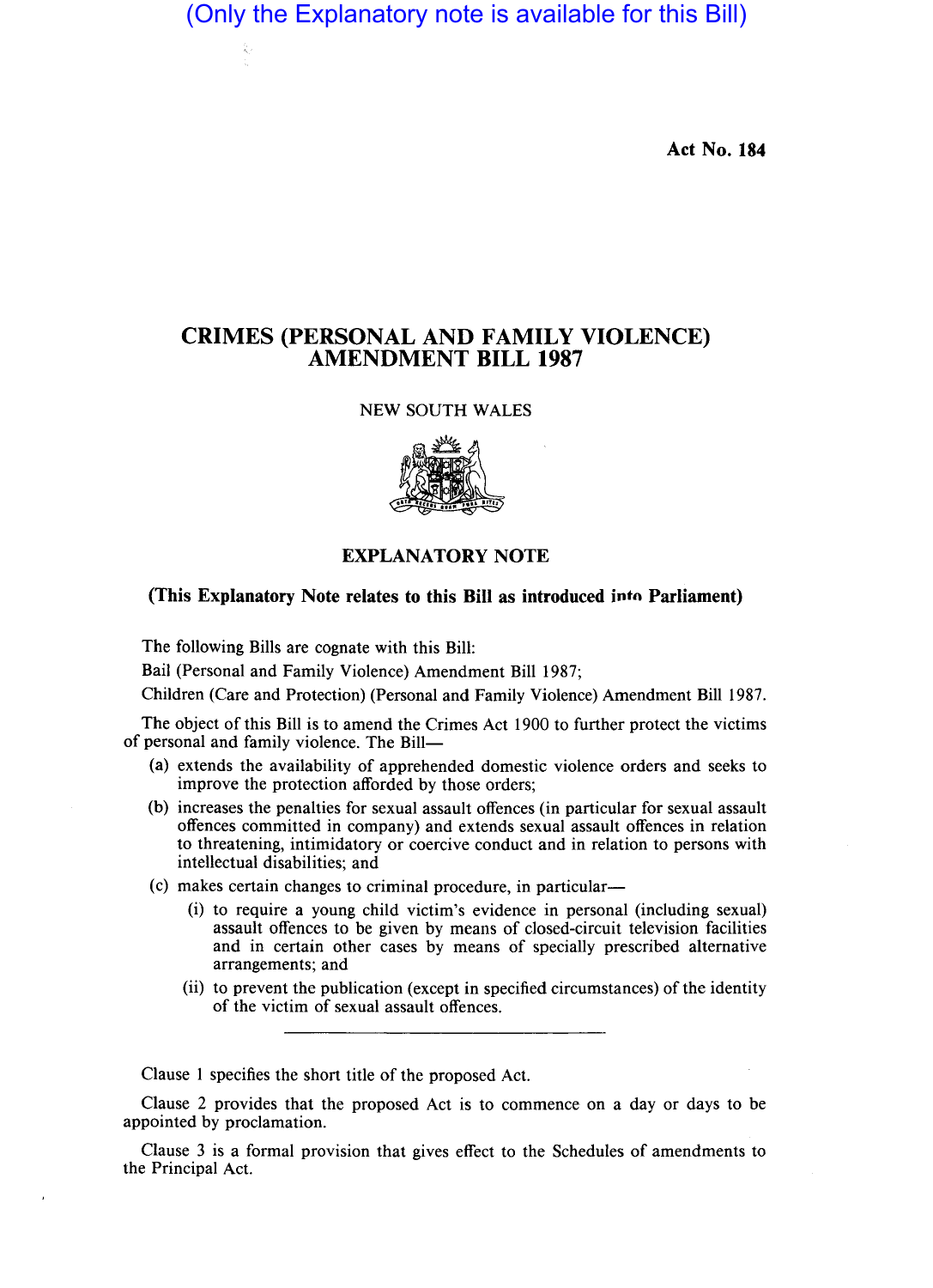### SCHEDULE 1-AMENDMENTS RELATING TO APPREHENDED DOMESTIC VIOLENCE ORDERS

Schedule 1 (1)–(4) contain consequential amendments.

Schedule 1 (5) and (6) substitute existing section  $547AA$  of the Principal Act relating to apprehended domestic violence orders and replace it with a new Part XVA of the Principal Act. The new Part-

- (a) extends the availability of apprehended domestic violence orders (which are at present restricted to spouses and de-facto partners) to persons who share a common household (otherwise than merely as tenants or boarders), are related by blood or marriage or have an intimate personal relationship;
- (b) provides that complaints for those orders are to be made by police officers if they are to protect a child;
- (c) removes the 6 months' time limit on the duration of those orders;
- (d) enables a court to restrict or prohibit the possession of firearms by those orders;
- (e) restricts the award of costs against complainants in proceedings for those orders;
- (f) enables the District Court to make those orders in any case where a Magistrate has refused to do so;
- (g) enables the making of interim orders in the absence of and without notice to the defendant; and
- (h) clarifies the circumstances in which proceedings for those orders should be commenced by a warrant for the arrest of the defendant.

#### SCHEDULE 2-AMENDMENTS RELATING TO OFFENCES

Schedule 2 (1) contains consequential amendments.

Schedule  $2(2)$ ,  $(3)$  (b) and  $(c)$ ,  $(4)$  and  $(5)$  create separate offences (with an additional 2 years penalty) in respect of various categories of sexual assault offences for an offence committed in the company of 1 or more other persons. For example, the maximum penalty will be-

- (a) 14 years for committing in company the category 2 sexual assault offence of inflicting actual bodily harm etc. with intent to have sexual intercourse;
- (b) 10 years for committing in company the category 3 sexual assault offence of sexual intercourse without consent (or 12 years if the victim is a child under the age of 16 years or 14 years if the child is under the authority of the accused person); and
- (c) 6 years for committing in company the category 4 sexual assault offence of indecent assault (or 8 years if the victim is a child under the age of 16 years and under the authority of the accused person).

Schedule 2 (3) (a) increases the maximum basic penalty for the category 3 sexual assault offence of sexual intercourse without consent from 7 years to 8 years (higher penalties apply at present for offences committed in specified aggravated circumstances).

Schedule 2 (6) creates a new category of sexual assault offence, namely, sexual intercourse to which a person submits as a result of non-violent threatening conduct (including intimidatory or coercive conduct), but only where the person could not in the circumstances be reasonably expected to resist the threat. The maximum penalty is 6 years.

Schedule 2 (7), (8) and (10) replace the existing offences of having sexual intercourse with idiots or imbeciles with new offences. Under the new provisions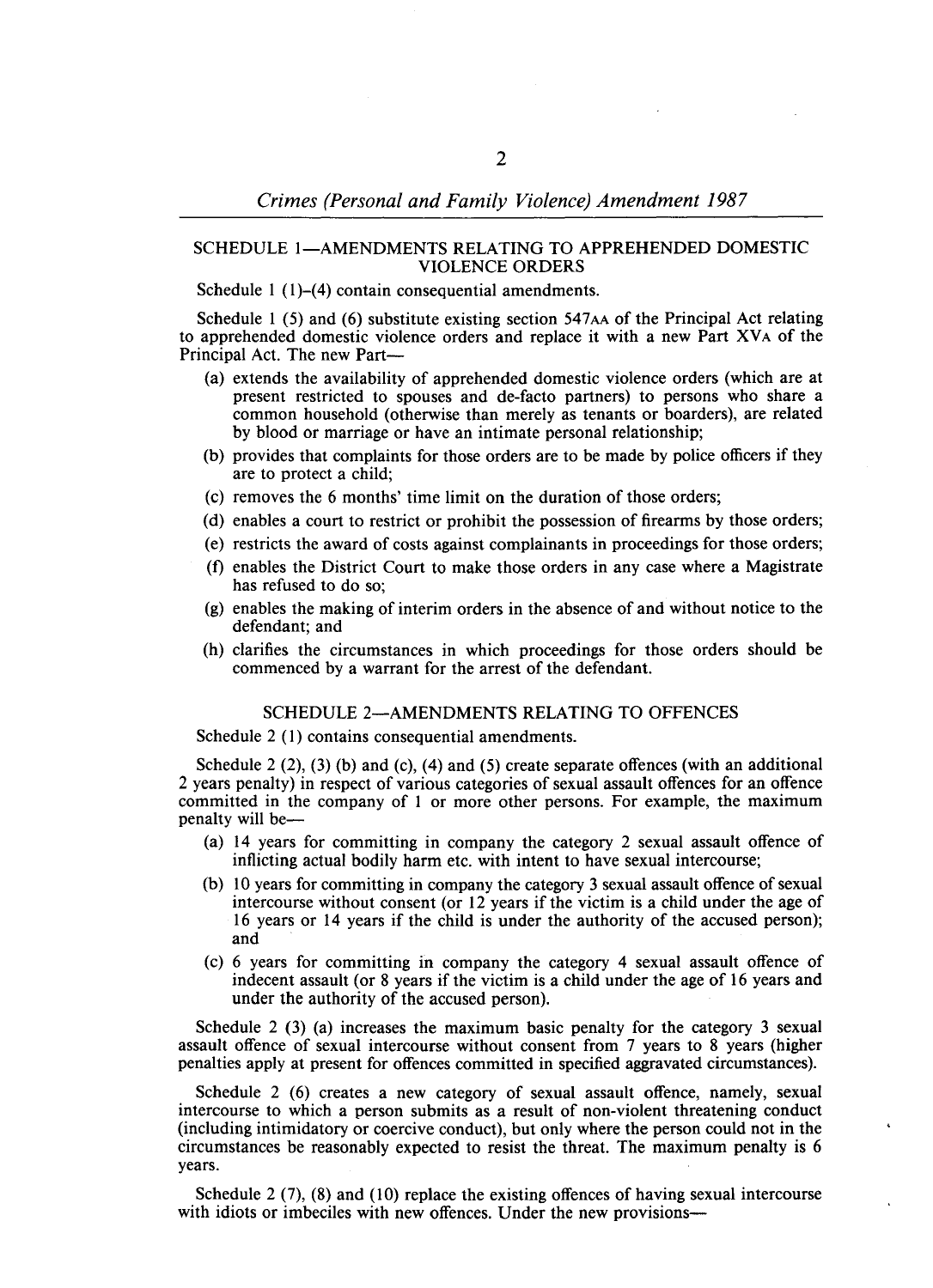Crimes (Personal and Family Violence) Amendment 1987

- (a) the expressions "idiots" and "imbeciles" have been replaced by the specially defined expression of persons who have an "intellectual disability";
- (b) an offence has been created (maximum penalty 10 years) to deal with certain persons in authority who have sexual intercourse with intellectually disabled persons under their care or control; and
- (c) the offence of having sexual intercourse with an intellectually disabled person (maximum basic penalty 8 years) applies only where the offender intended to take advantage of the disabled person's vulnerability to sexual exploitation.

Schedule 2 (9) and (11) contain consequential amendments.

#### SCHEDULE 3-AMENDMENTS RELATING TO PROCEDURE

Schedule 3 (1) transfers to the general definition section from various sections in the Principal Act the definitions of "prescribed sexual offence" and "prescribed sexual offence proceedings". The substituted definitions include reference to the new sexual assault offences inserted by Schedule 2 and also certain additional offences such as breaking into premises with intent to commit a sexual assault offence.

Schedule 3 (2) extends the power of a court to hear certain sexual assault offences in camera to all prescribed sexual offences referred to in Schedule 3 (l). It also provides that the court will, in deciding whether a hearing is to be held in camera, consider the needs of any victim of the offence instead of only (as at present) the needs of any child victim.

Schedule 3 (3) is consequential on the amendment made by Schedule 3 (2).

Schedule 3 (4),  $(5)$ ,  $(7)$ ,  $(8)$  and  $(9)$  make amendments as a consequence of the transfer of the definitions of "prescribed sexual offence" and "prescribed sexual offence proceedings" to the general definition section. The various procedural reforms contained in the sections amended will now apply to the extended category of sexual offences referred to in Schedule 3 (1).

Schedule 3 (6) inserts proposed sections 405D and 405E into the Principal Act.

- Proposed section 405D requires the use of closed-circuit television facilities when a child under 10 years of age gives evidence if the child is the victim of a personal assault (including a sexual assault) offence.
- Proposed section 405E requires the use of alternative arrangements (prescribed by the Attorney General for individual courts) when a child under 16 years of age gives evidence if the child is the victim of a personal assault (including a sexual assault) offence. The alternative arrangements may involve seating arrangements or adjournment to more suitable premises. If the child is under 10 years of age and closed-circuit television facilities are available, those facilities must be used.

Section 3 (10) ensures that the prohibition of publication of evidence by court order under section 578 of the Principal Act applies to committal proceedings.

Section 3 (11) makes it an offence, except in certain circumstances, to publish any matter which identifies the victim of a prescribed sexual offence referred to in Schedule 3 (1).